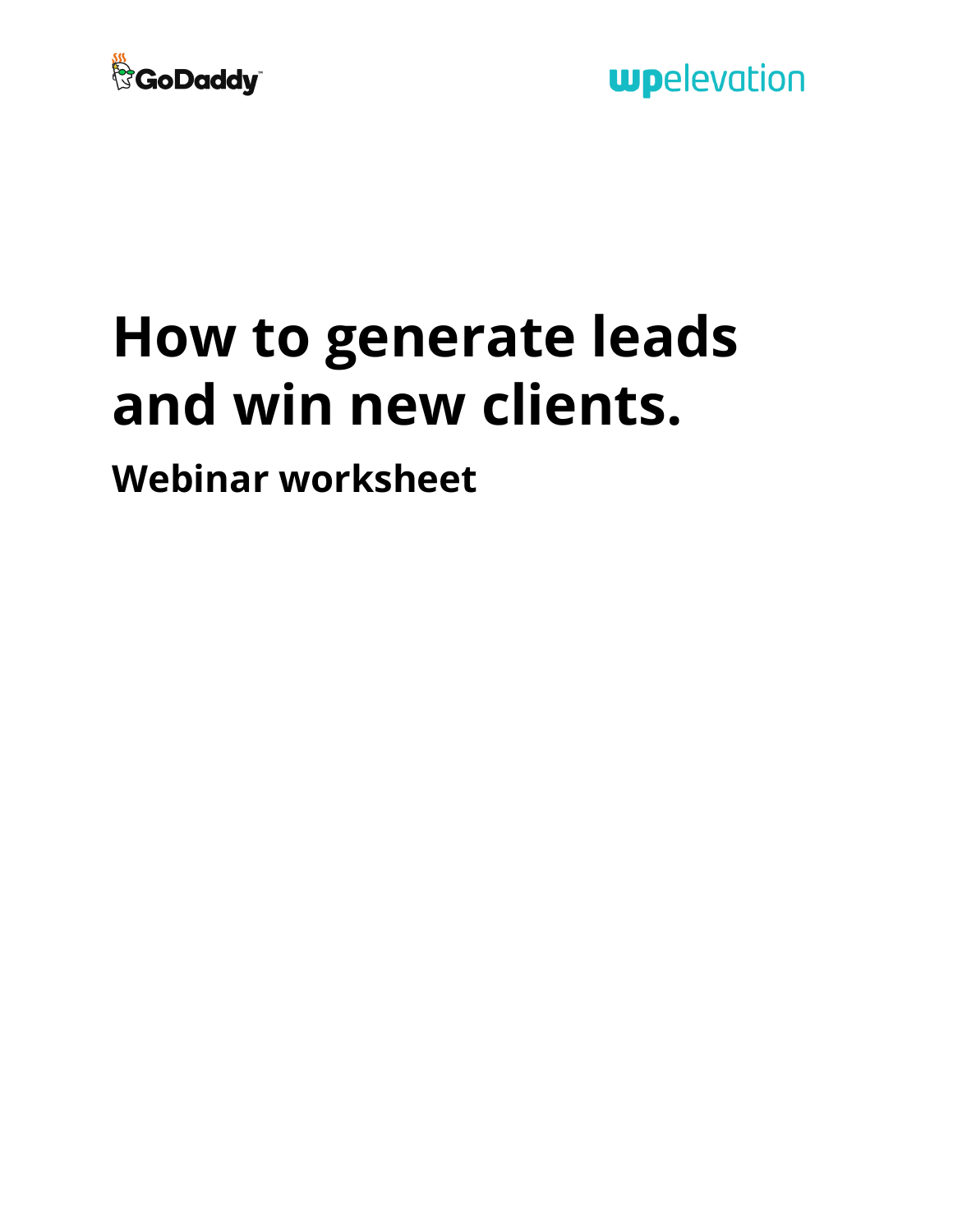

## **Your sweet spot**

**SKILLS PASSION**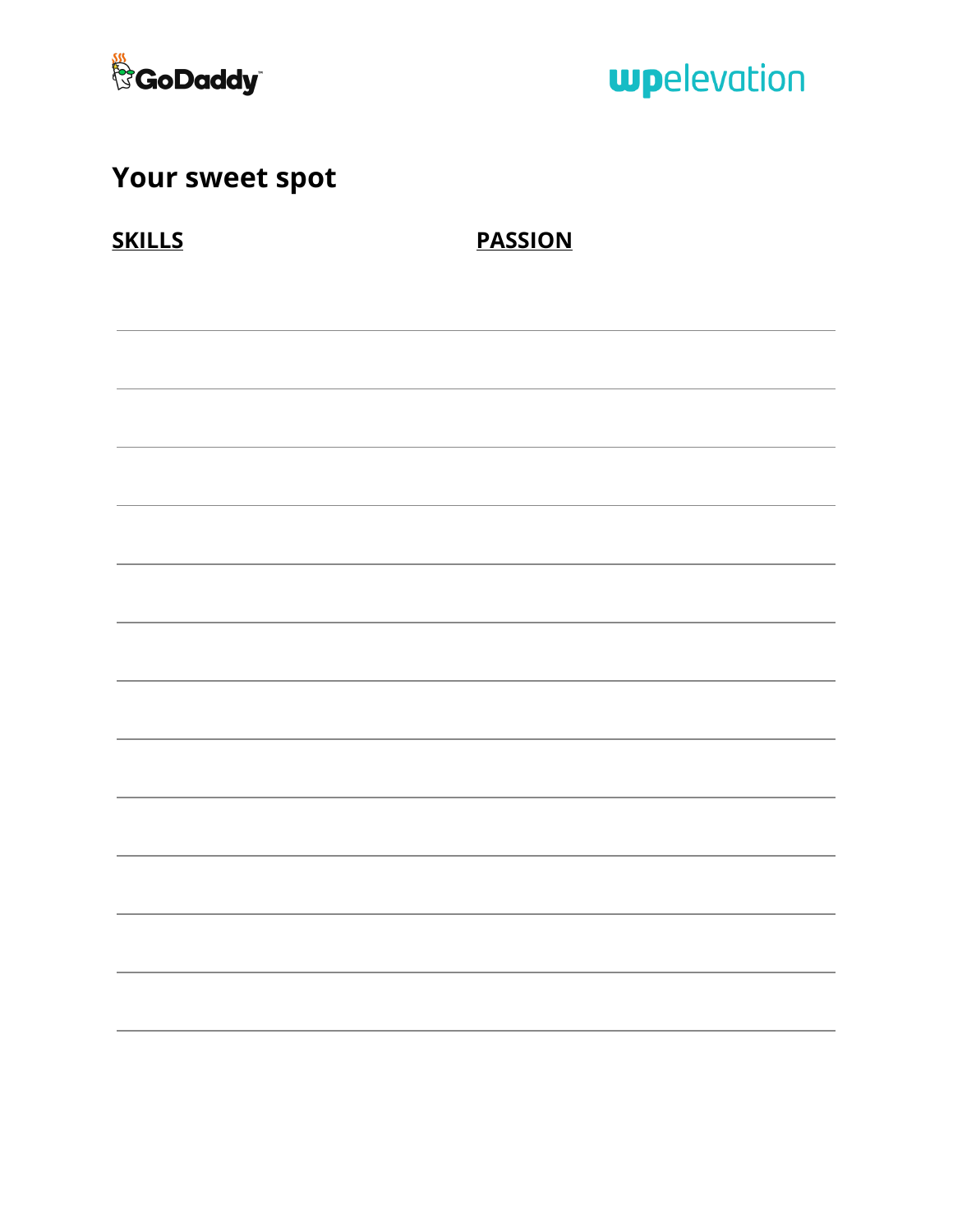

#### **Your benefits**

Take a stab at listing some of the benefits your sweet spot offers other people. Practising writing out benefits is one of the most valuable things you can do as a business communicator.

Let's take conversion rate optimisation as an example. If you're not sure what that means it's the art of improving conversion rates on websites and is quite often abbreviated to CRO. CRO is great for lead generation websites or ecommerce stores. If CRO is your sweet spot, what is the benefit this offers your clients?

Let me give you a few hints: increased sales, more leads, more donations for a cause, lower cost per acquisition, more profit.

See even though you and I might love geeking off about CRO, it doesn't mean much to your client. Start talking about lower cost per customer acquisition, or more profit per customer and chances are you'll get their attention.

Your turn.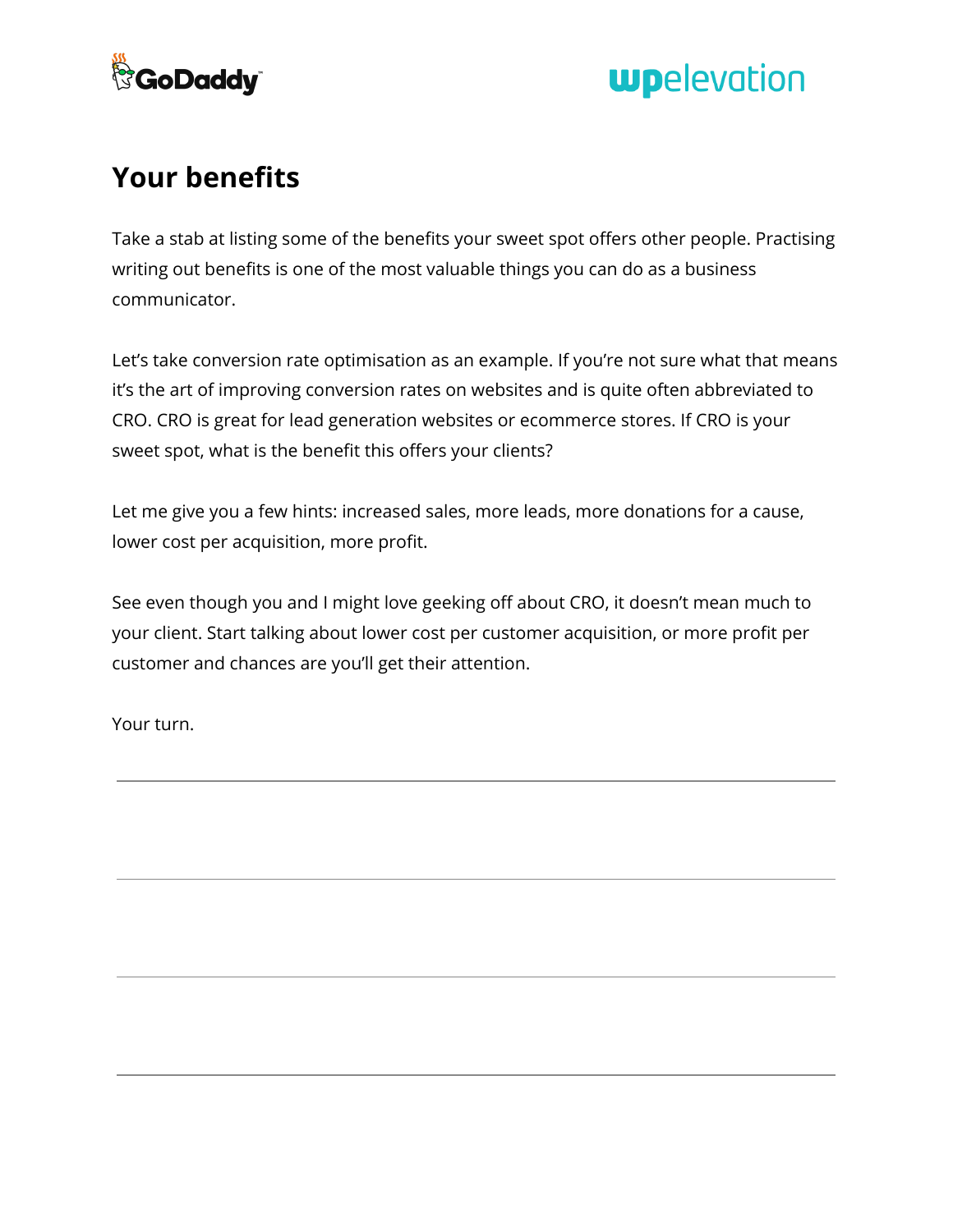

#### **Your ideal client**

In our example above, our ideal client is most likely someone who is spending money on paid traffic or devoting a lot of resources to organic traffic and not getting the results they want. They would have an existing email list to promote to and should be well established with a proven track record of providing good products and services to happy customers.

Talk to this business owner about getting them a better return on investment from their PPC efforts and you'll have them eating out of the palm of your hands.

Use the worksheet and simply write one or two sentences about who you think your ideal client is.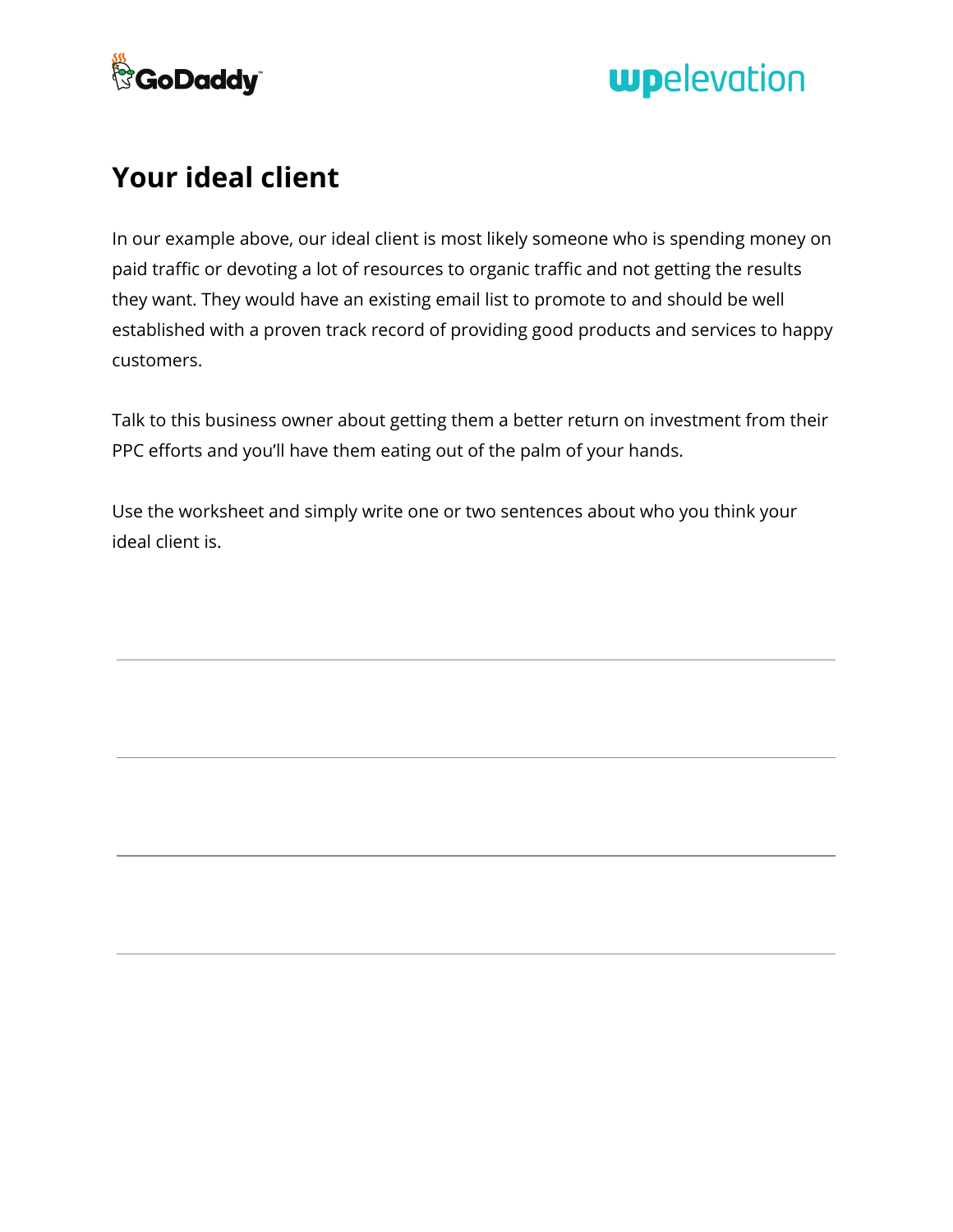

## **Your flagship piece**

The most valuable thing you can do right now for your business is to produce what I call a flagship piece of educational content that positions you as the expert in your field.

Your job is to *carve out a reputation* as the go to person for conversion rate optimisation for large nonprofits in Chicago, for example.

Now I know this seems overwhelming to most of you. So here's the easy version of this. *Just document everything you already know.*

Now brainstorm your own list.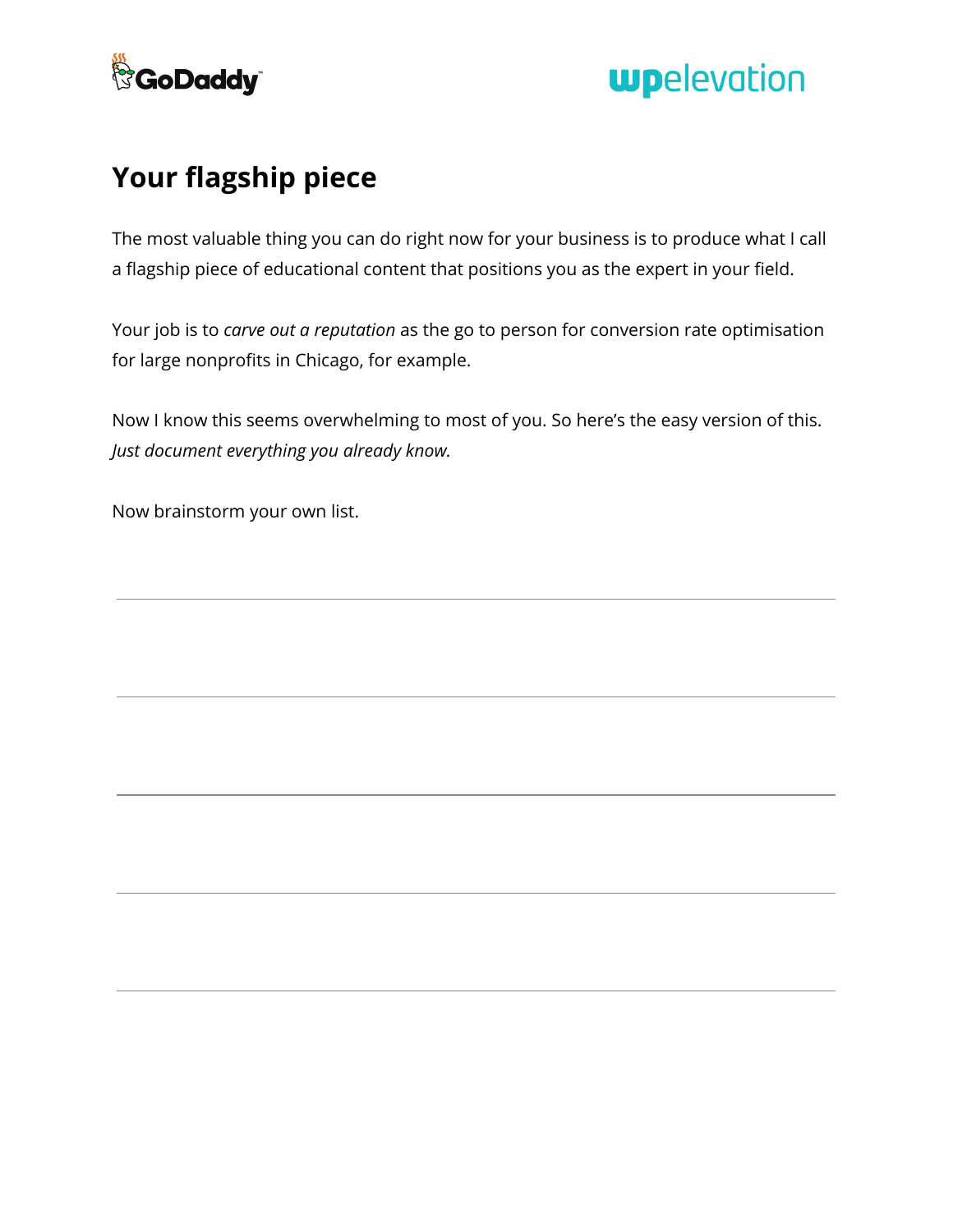

## **Your pitch.**

Your next job is to write a 1 to 2 sentence paragraph that summarises your flagship piece of educational content. This is like writing a treatment for a film or writing a pitch for a book deal.

In our example above you could write:

"This post includes 43 actionable things any ecommerce store owner can do in the next 30 days to increase sales from their website."

Write one or two sentences that summarise your educational post.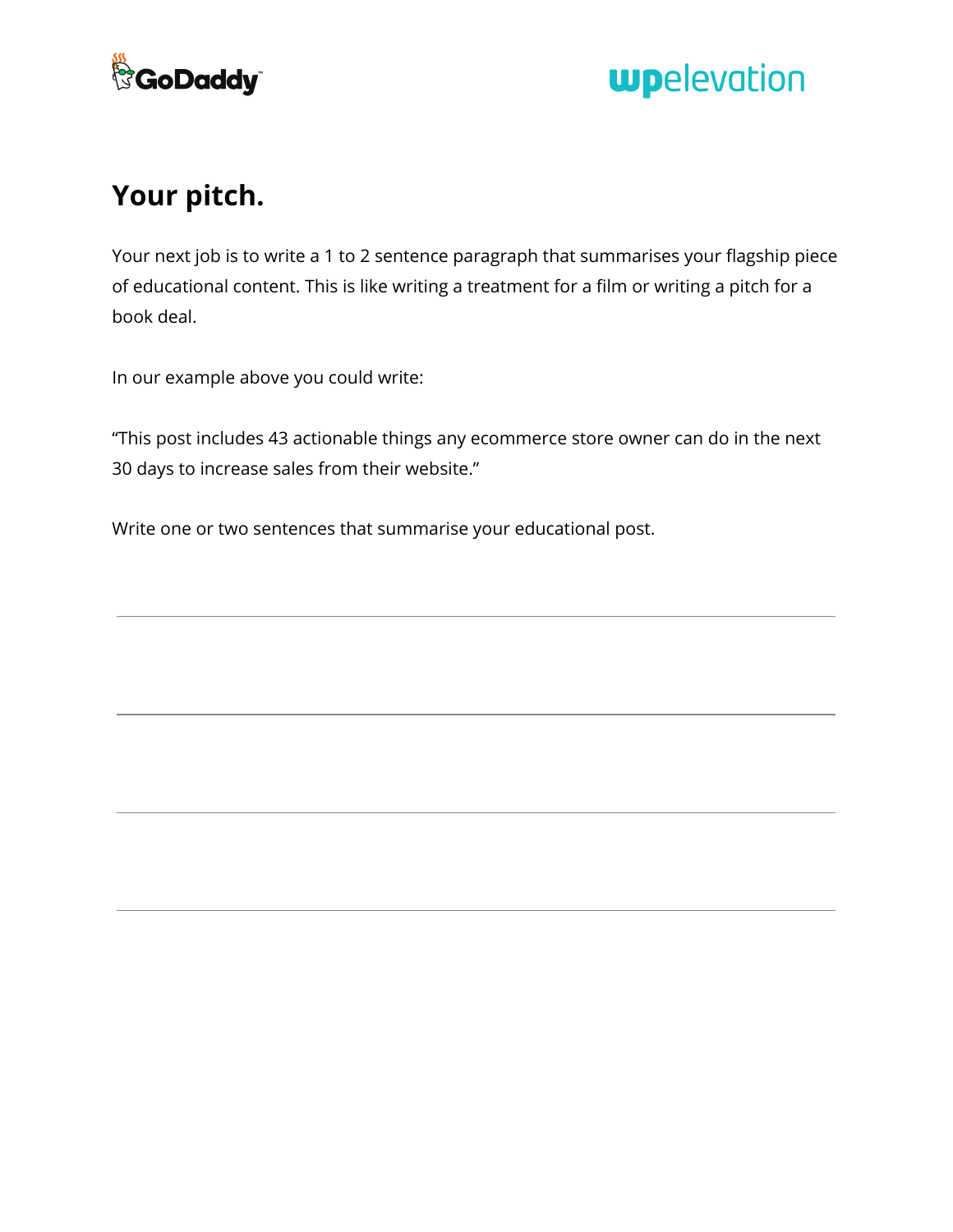

#### **Partner up.**

Now it's time to get out of the building. Well technically you can do this next part without leaving the building but it may require you to get out of your comfort zone.

It's time for outreach.

Using your best research skills, identify some industry associations or organisations who represent large groups of your ideal client.

Make a list of potential partners you can reach out to.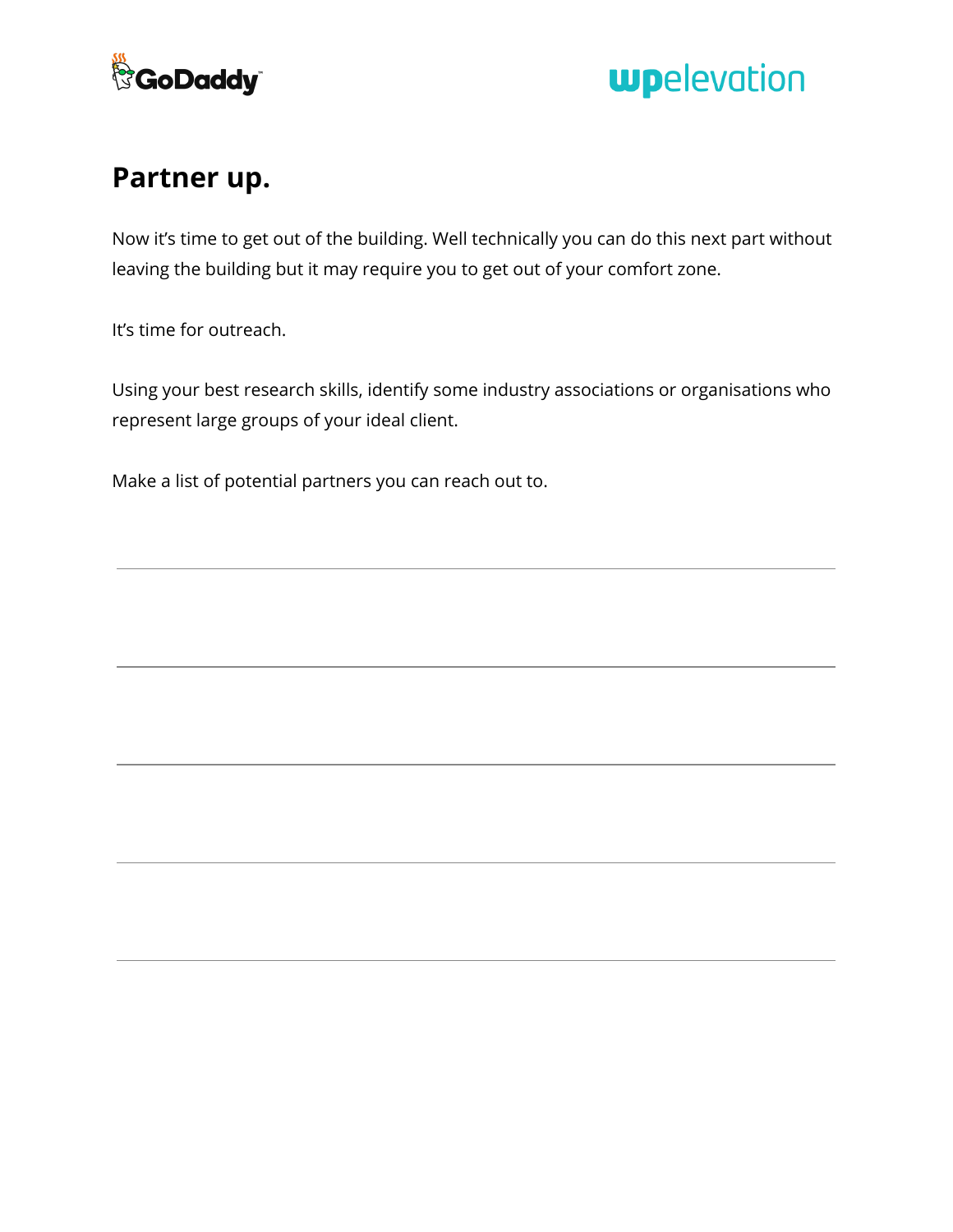

#### **Get them to raise their hand.**

This is where the rubber really starts to hit the road. As part of your joint venture with your content partner you should offer a co-branded content upgrade (similar to this worksheet).

The content upgrade can be a checklist, a worksheet or a template that helps the reader take action on what they have learnt in your educational post.

When people sign up for the content upgrade they should be added to your email list.

This is called lead generation. Somebody has raised their hand and *requested more information from you*. Do not underestimate the significance of this gesture.

*This is how you carve out a reputation as an expert in your field.*

Write down some ideas for your content upgrade.